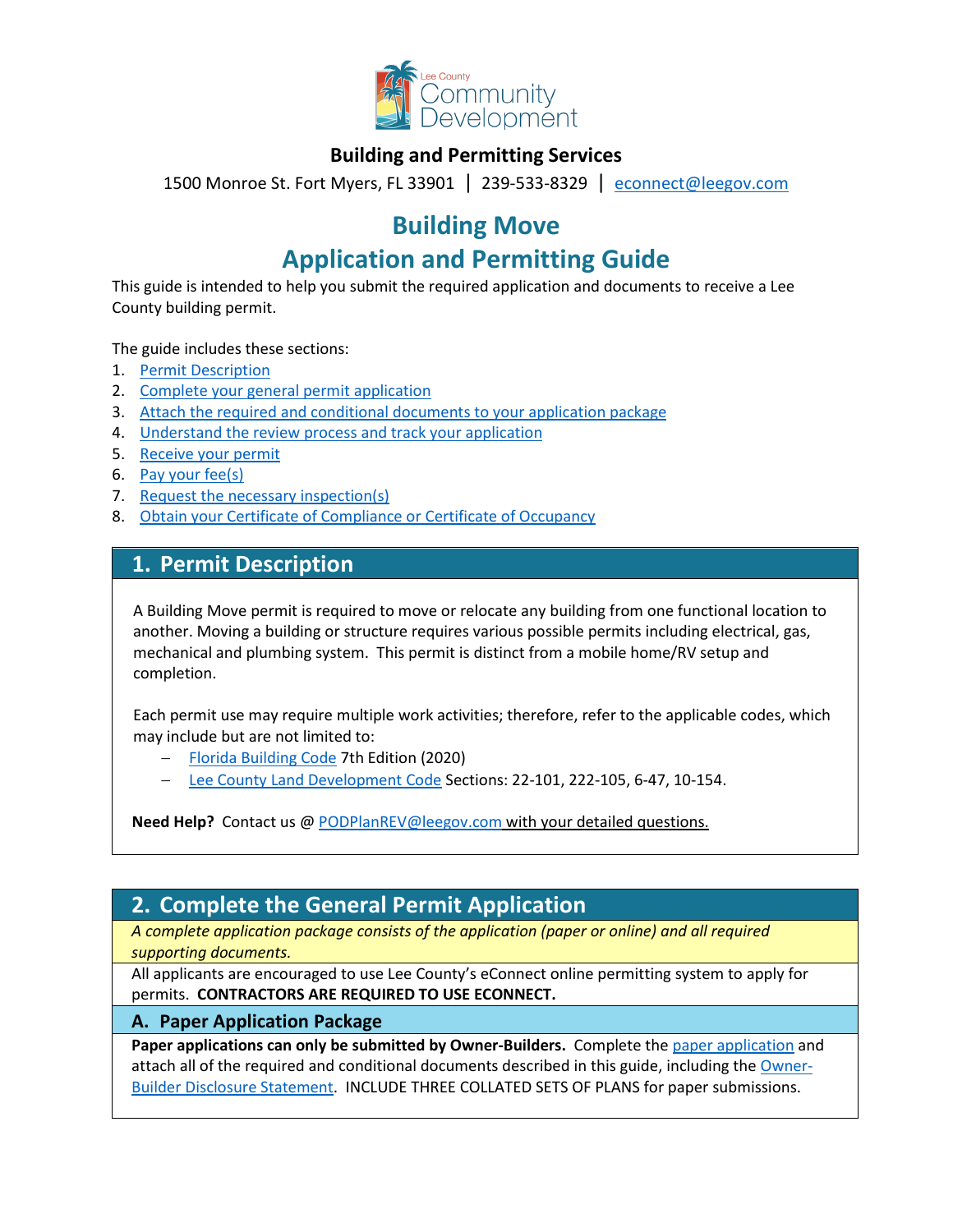A paper application package must be submitted in person to the Building Department. The office is located at the Lee County Public Works Building, first floor, 1500 Monroe St., Fort Myers, FL 33901.

### **B. eConnect Application Package (Electronic Submission)**

#### **Register for eConnect**

To apply for a Lee County permit online, you must first register at [eConnect.](https://accelaaca.leegov.com/aca/) Instructions for **New Users: Register for an Account** are included on the eConnect login page.

Review th[e eConnect Users Guide](https://www.leegov.com/dcd/Documents/eServ/eConnect/eServicesGuide.pdf) for more details about using eConnect.

Also see **eConnect Instructions** highlighted throughout this guide.

#### **eConnect Steps**

Once you have logged into [eConnect,](https://accelaaca.leegov.com/aca/) select the *Permitting* menu to *Create an Application*. Review the general disclaimer terms and select the checkbox to *Continue Application*.

#### **1. Select a Record Type**

On the *Select a Record Type* screen, select **Other**>> **Building Move**. Or search on the term *move*. Select the radio button and *Continue Application*.

- **2. Provide the Property Information** (\* indicates required fields) to identify the property for which the permit will be used. Lookup the property information using one of the options below, then click *Search:*
	- Address (using the required fields Street No., Street Name); or
	- Parcel (using Parcel Number).

**eConnect Instructions:** If multiple addresses are found, they will be displayed in the *Address Search Result List.* Use the radio button to select the desired record, then click *Select.*

Once search results are displayed, the other fields on the screen will automatically populate. Review information for accuracy and *Continue Application.*

### **3. Applicant and Contacts**

If a licensed contractor is providing the service for this permit, they must have either a Stateissued license registered with Lee County or have a Lee County-issued certificate of competency. Both require a current Certificate of Insurance for liability and workers' compensation AND/OR a current workers' compensation exemption status with the State of Florida. Verify Lee County contractor registration at [Contractor Search](https://www.leegov.com/dcd/ContLic/ActCont) or contact Contractor Licensing at [ContractorLicensing@leegov.com](mailto:ContractorLicensing@leegov.com) or 239-533-8895.

Note: If the applicant is an owner-builder and not a licensed contractor, a[n Owner-Builder](https://www.leegov.com/dcd/PermittingDocs/OwnerBldrDisclosure.pdf)  [Disclosure Statement](https://www.leegov.com/dcd/PermittingDocs/OwnerBldrDisclosure.pdf) must be attached to the application.

To associate the Applicant and Contact(s) with the permit application, use either: *Select from Account* or *Add New*.

Note: The Applicant listed in eConnect will receive all notifications from the County related to their application.

#### **4. Project Detail Fields**

Complete all applicable fields. An explanation of certain fields has been provided below for your reference.

• **Project Name:** What is the name of the project?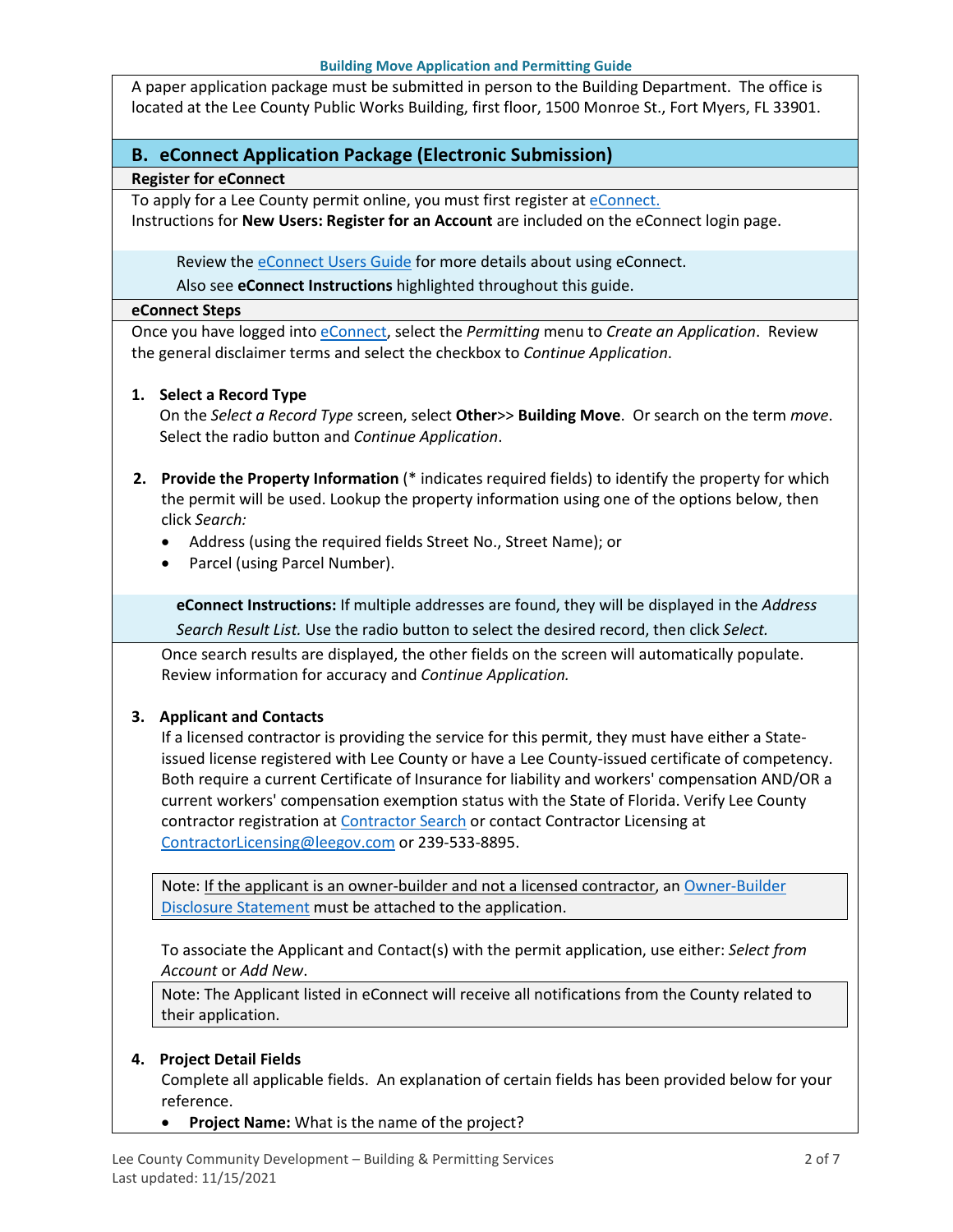- For Commercial Projects input the Project's Business Name (associated with the Business License) as the Project Name
- For Residential Projects input the name of the community/subdivision or city as the Project Name
- **Brief Description of Proposed Work:** Provide enough detail for the reviewer to understand the permit-related details of the project and *Continue Application.*
- **Moving from Parcel #:**
- **Moving from Address:**
- **Moving from City:**
- **Private Provider Plan Review**: Is the plan being reviewed by a private provider? If yes, the Private Provider Compliance Affidavit and Notice to Building Officials of the Use Private Provider form must be submitted with this application. [Notice to Private Providers](https://www.floridabuilding.org/fbc/committees/Private_Providers/Private_Providers.htm) (Options: *Yes* or *No*).
- **Private Provider Inspections**: Will the project be inspected by a private provider? Note: Private Provider Inspections are required if electing to use Private Provider Review services.

(Options: *Yes* or *No*).

- **Directions to Old Job Site:**
- **Directions to New Job Site:** Directions to the old and new sites will be included to ensure roadways can support the transport of the move.

#### **5. Attachments/Documents**

- For Electronic Submittals: In the *Attachments* window, *Add* the required and conditional documents.
- For Paper Submittals: Provide the completed application, the Owner Builder Disclosure Statement and any other required and conditional documents.

(Use list of documents in Section 3.)

### <span id="page-2-0"></span>**3. Attach Required and Conditional Documents**

*Notice: Lee County may request additional supporting documentation to process the permit. Additional*  restrictions applicable to this property may be found in public records, and there may be additional *permits required from other governmental entities such as water management districts, state or federal agencies.*

### **Required Documents**

**1. Existing Building Description**

Written description of the existing building demonstrating that it meet requirements of 1302 FBC, Existing Building. **Tip**[: View requirements](https://up.codes/viewer/florida/fl-existing-building-code-2020/chapter/13/relocated-or-moved-buildings#13)

### **Conditional Required Documents**

**2. No Rise Certificate**

If work is being done within a regulatory Floodway and involves land disturbing activity (e.g. moving dirt), including fill, new construction, substantial improvements, and other development, an analysis is required showing that the proposed work will not increase the base flood elevation. The analysis (known as a No-Rise or No-Impact Certification) is to be submitted, reviewed, and subsequently approved by the Floodplain Administrator. This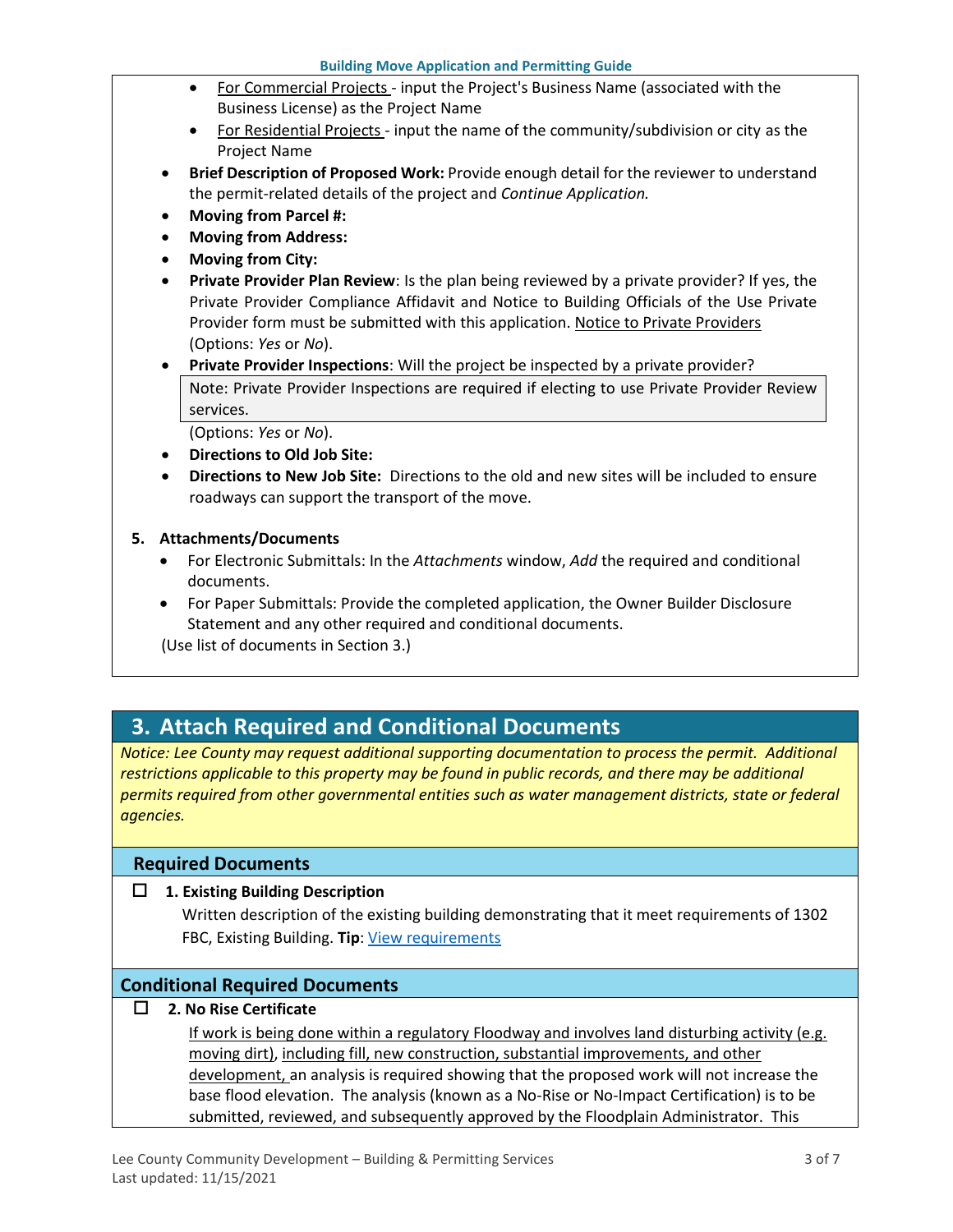analysis must be signed and sealed by a Florida licensed engineer and is to be submitted with the Site Plan. Please review this website for more information: <https://www.leegov.com/dcd/flood/firm/zones/regulatoryfloodway/>

To determine if the parcel for your worksite is in a Floodway, go to the LeeSpinS website [\(https://leegis.leegov.com/LeeSpInS/\)](https://leegis.leegov.com/LeeSpInS/); search by STRAP #, Folio ID, Owner, or Address – results returned with icons across the bottom; click on the Flood Info icon; then click on Flood Info to retrieve a report; in the 3<sup>rd</sup> column of the FIRM Floodway row you will see either 'FLOODWAY', 'OUTSIDE FLOODWAY', or the name of a Municipality (such as 'City of Fort Myers'). FLOODWAY means that your parcel is in a Floodway; OUTSIDE FLOODWAY means that your parcel is not in a Floodway; and the municipality name means that you will need to contact that municipality to determine if your worksite is in a Floodway. You may also see a percentage (%) next to FLOODWAY or OUTSIDE FLOODWAY. These numbers show the percentage of the parcel that is in, or out of, the Floodway.

Lee County contact information: (239) 533-8585



Municipality contact information:

- City of Bonita Springs (239) 444-6150
- City of Cape Coral (239) 574-0553
- City of Fort Myers (239) 321-7925
- City of Sanibel (239) 472-3700
- Village of Estero (239) 221-5036
- Town of Fort Myers Beach (239) 765-0202

### **3. Proof of Ownership**

If the ownership information on the permit application does not match the property owner information on the Lee County Property Appraiser's website [\(http://www.leepa.org\)](http://www.leepa.org/), submit proof of ownership, for example, a recorded Warranty Deed.

### **4. Owner-Builder Disclosure Statement**

If the installer is not using a licensed contractor and will act as an owner-builder, submit an [Owner-Builder Disclosure Statement.](https://www.leegov.com/dcd/PermittingDocs/OwnerBldrDisclosure.pdf)

### **5. Historical Architectural Review**

If the project is within a Historic District or is a Designated Historic Property, follow the regulations for **Designated Historic Districts** on the Lee County website. Please contact [DCDHistoric@leegov.com](mailto:DCDHistoric@leegov.com) if you have questions.

### **6. Notice of Commencement**

If project value is \$2,500 or more, submit the completed [Notice of Commencement](https://www.leegov.com/dcd/PermittingDocs/NoticeofCommencement.pdf) to the Lee County Clerk of Court to provide notice that improvement will be made to a real property. **Permit cannot be issued until this notice is recorded with the Lee County Clerk of Court. Tip:** Complete this as soon as possible; the lack of a Notice of Commencement submission commonly holds up issuance of the permit.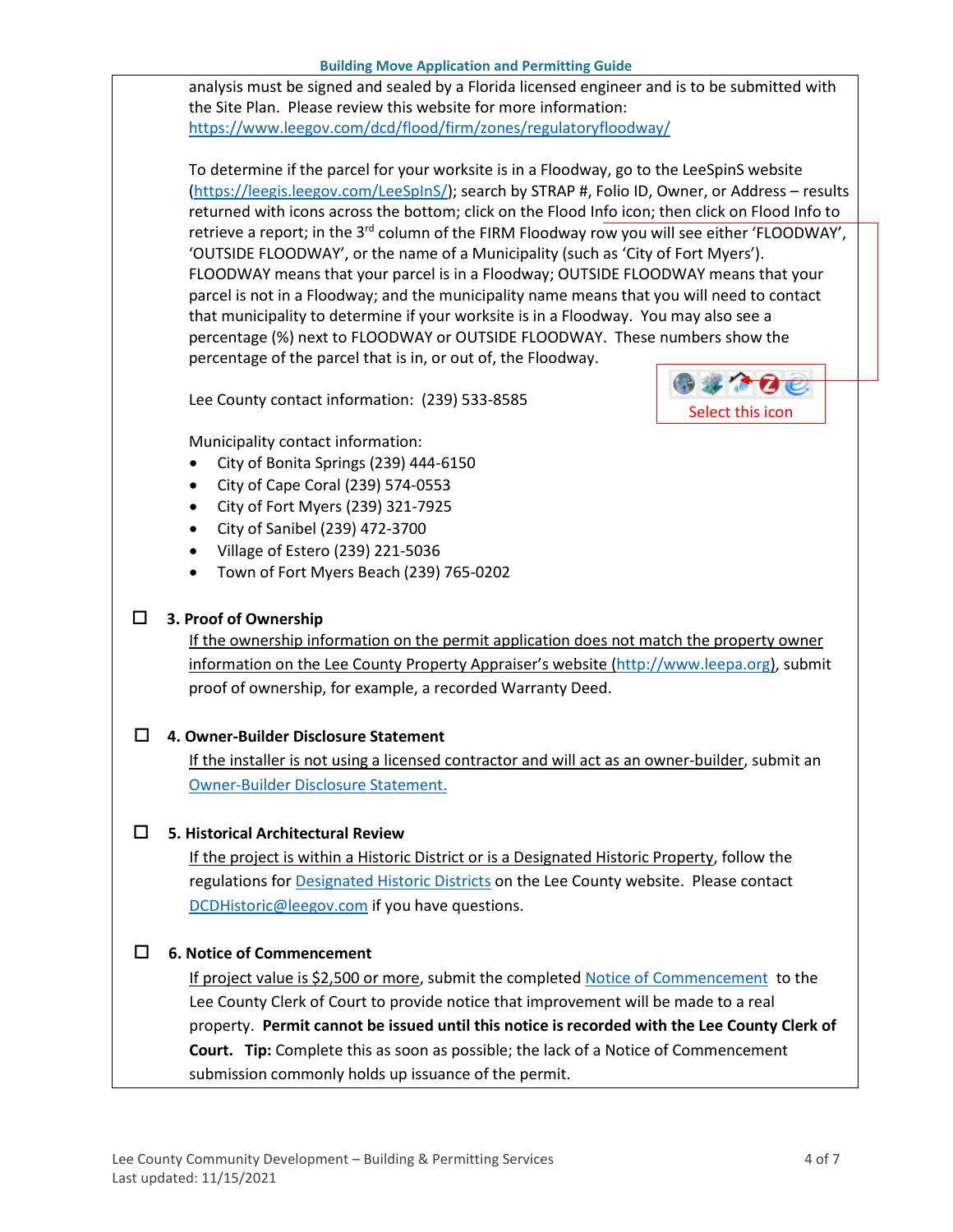## <span id="page-4-0"></span>**4. Understand the Review Process and Track Your Application Completeness Check**

When the application package is first received, it is reviewed for completeness to determine that the general application is complete and that all required documents, signatures, and seals are attached. If the package is incomplete, the applicant must provide missing information before the application package can be forwarded for review.

#### **Application Review**

Complete applications are forwarded to multiple functional areas for review.

- eConnect applications can be reviewed simultaneously by the required reviewers.
- Paper applications are reviewed by one person at a time and must be physically handed off among the required reviewers.

Applicants can use [eConnect](https://accelaaca.leegov.com/aca/) at any time to track the progress of the application record through the process, for both Electronic and Paper submittals.

**eConnect Instructions:** Search for your permit application using *My Records*, the *Global Search* or the *Search Applications* under the *Permitting* menu. Click on the record number for your permit application to see the Record Status, Conditions and Record Details.

#### **Notice of Rejection**

If applicable, the final reviewer consolidates all comments and an email notice is sent to the applicant.

**Rejection Notice:** A rejection notice will be sent to the applicant with specific points of failure that must be corrected and resubmitted for approval. Applicants have 30 days to address the points of failure and to resubmit information and documentation. A cover letter addressing the points of failure is required with the resubmittal.

- **Resubmitting an Application via eConnect:** To update the required information and to ensure correct versioning in eConnect, **attachments that are resubmitted should have the same file name as the original.**
- **Resubmitting a Paper Application:** Bring updated documentation to the first floor of the Lee County Public Works Building, 1500 Monroe St., Fort Myers, FL 33901.

#### **Notice of Approval**

**File Verification - Notification**: Staff completes a final document review to determine any outstanding documents and invoice all applicable fees. The "Ready Sheet" outlining outstanding fees and required documents is emailed to the applicant.

### <span id="page-4-1"></span>**5. Receive Your Permit**

Applicants who applied electronically may access their permit(s) and approved plans from [eConnect.](https://accelaaca.leegov.com/aca/)

**eConnect Instructions:** Search for your permit application using *My Records*, the *Global Search* or the *Search Applications u*nder the *Permitting* menu. Click on the record number for your permit application, and select *Attachments.* All documents will be listed. Choose the *Actions*  drop-down to review document details. Click on the document name to open or save.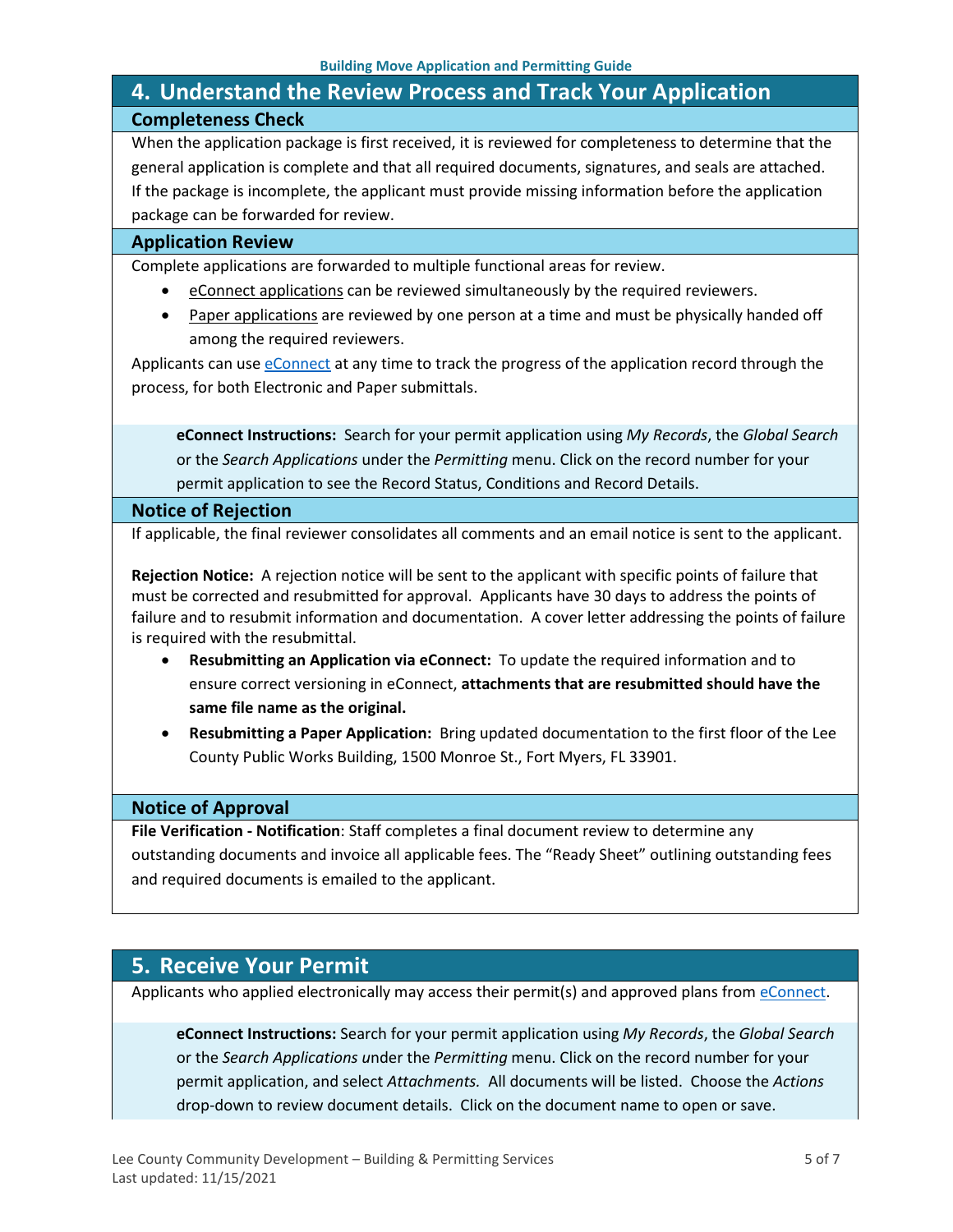For Paper Applications: The permit and approved plans are issued in person at the Lee County Public Works Building, 1500 Monroe St., Fort Myers, FL 33901.

Note: Owner-Builders are required by Florida Statute to **personally appear** at the Lee County Public Works Building, 1500 Monroe St., Fort Myers, FL 33901 to sign for the building permit regardless of how it was submitted.

Issued permits must pass at least one inspection within 180 days from issuance or the permit will expire.

## <span id="page-5-0"></span>**6. Pay Your Fee(s)**

All payments must be received prior to scheduling an inspection.

#### **Payment Options:**

- Make payments through [eConnect](https://accelaaca.leegov.com/aca/)
- Deliver the payment in person to the Lee County Public Works Building, 1500 Monroe St., Fort Myers, FL 33901
- Make a credit card payment by phone, 239-533-8997, option \*.

**Cash is not accepted**; please pay by credit/debit card, check, eCheck, or money order.

**eConnect Instructions:** Search for your permit application using *My Records*, the *Global Search,* or the *Search Applications* under the *Permitting* menu. Click on the record number for your permit application, select the menu option for *Payments* >> *Fees,* then click *Pay Fees* button, review fees, select *Continue Application*, enter your payment information and click *Submit Payment*.

## <span id="page-5-1"></span>**7. Request Inspection(s)**

Reference the issued permit for a list of the required inspections. When ready, applicants may request inspections through [eConnect,](https://accelaaca.leegov.com/aca/) as well as by calling the [Automated Inspection System,](https://www.leegov.com/dcd/BldPermitServ/Insp/AutoInsp) 239-533-8997.

The Permit, Approved Plans and Manufacturers' Specifications are required to be onsite during the inspection.

**eConnect Instructions:** Search for your permit application using *My Records*, the *Global Search,* or the *Search Applications* under the *Permitting* menu. Click on the record number for your permit application, select *Inspections* then select the *Schedule or Request an Inspection* button, select the inspection(s) from the list and *Continue.* Select the date and verify the contact and location information, then click *Finish.*

#### **Common Inspections Include:**

101 Foundation/Footing

- 102 Floor/Slab
- 103 Tie Beam
- 104 Columns/Pilings